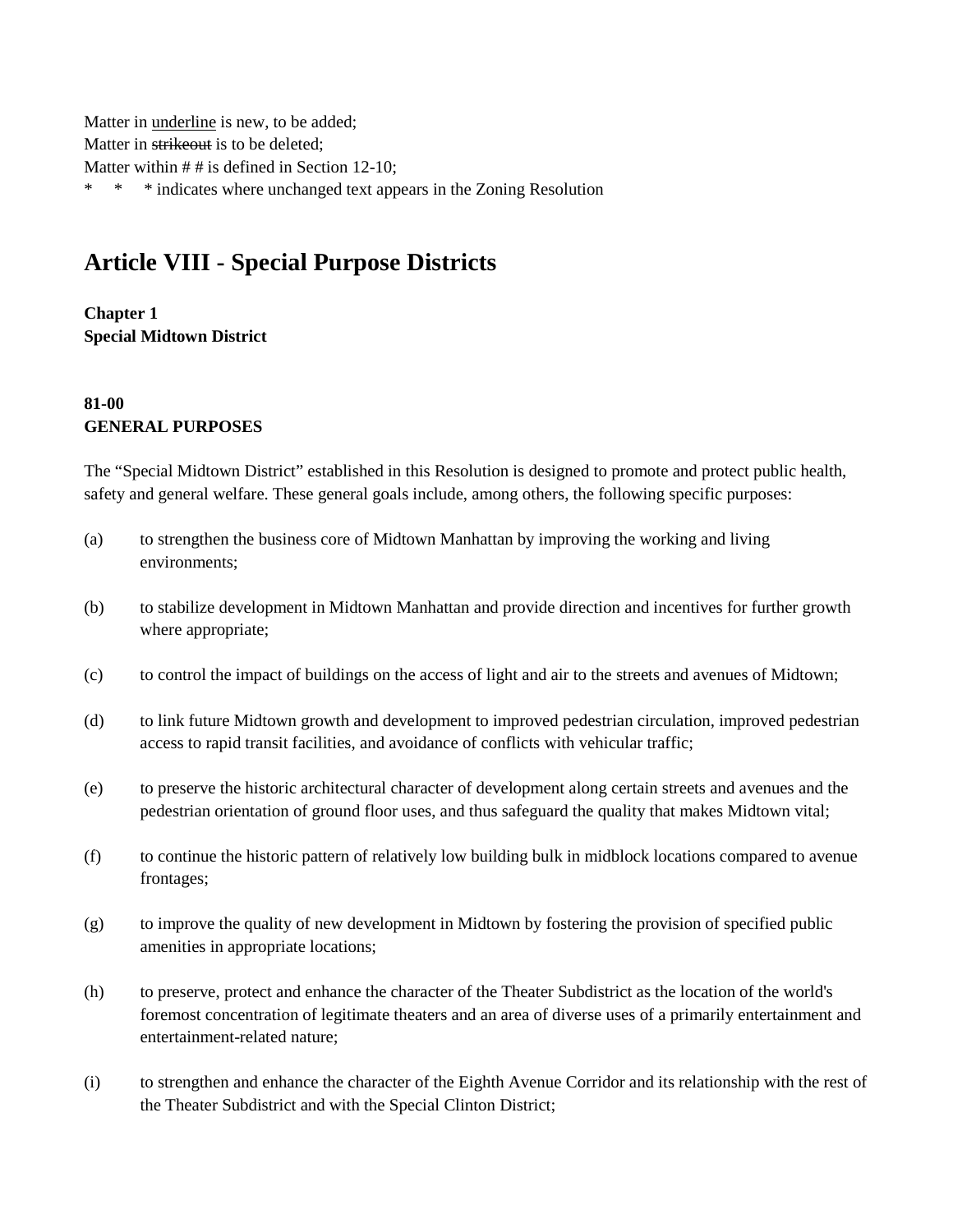- (j) to create and provide a transition between the Theater Subdistrict and the lower-scale Clinton community to the west;
- (k) to preserve, protect and enhance the scale and character of Times Square, the heart of New York City's entertainment district, and the Core of the Theater Subdistrict, which are characterized by a unique combination of building scale, large illuminated signs and entertainment and entertainment-related uses;
- (l) to preserve, protect and enhance the character of Fifth Avenue as the showcase of New York and national retail shopping;
- (m) to preserve the midblock area north of the Museum of Modern Art for its special contribution to the historic continuity, function and ambience of Midtown;
- (n) to protect and strengthen the economic vitality and competitiveness of the Grand Central Subdistrict by facilitating the development of exceptional and sustainable buildings within the Vanderbilt Corridor and enabling improvements to the pedestrian and mass transit circulation network;
- (o) to ensure that development within the Vanderbilt Corridor occurs on sites that meet sound site planning criteria and therefore can accommodate additional density as appropriate;
- (p) to protect and enhance the role of Grand Central Terminal as a major transportation hub within the City, to expand and enhance the pedestrian and mass transit circulation network connecting Grand Central Terminal to surrounding development, to minimize pedestrian congestion and to protect the surrounding area's special character;
- (q) to expand the retail, entertainment and commercial character of the area around Pennsylvania Station and to enhance its role as a major transportation hub in the city;
- (r) to provide freedom of architectural design within limits established to assure adequate access of light and air to the street, and thus to encourage more attractive and economic building forms without the need for special development permissions or "negotiated zoning"; and
- (s) to promote the most desirable use of land and building development in accordance with the District Plan for Midtown and thus conserve the value of land and buildings and thereby protect the City's tax revenues.

\* \* \*

**81-06 Applicability of Article VII Provisions**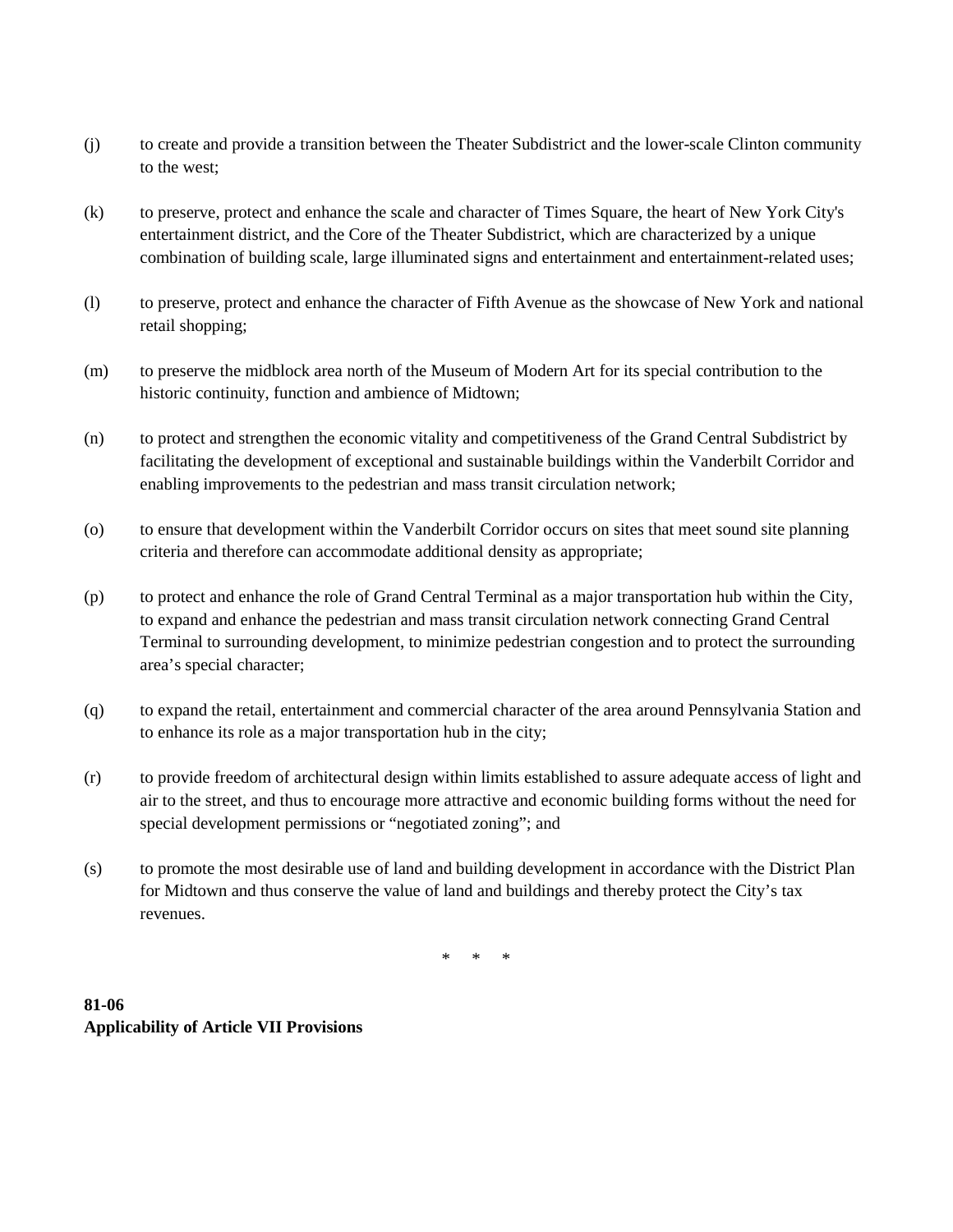#### **81-061 Applicability of Chapter 3 of Article VII**

Within the #Special Midtown District#, the following provisions regarding special permits by the Board of Standards and Appeals for #non-complying buildings# shall not be applicable:

| Section 73-621 | (Enlargement, change of use, or Egxtension within or Conversion of Bhuildings<br>Containing Residential Uuses) |
|----------------|----------------------------------------------------------------------------------------------------------------|
| Section 73-63  | (Enlargement of Non-Residential Buildings)                                                                     |
| Section 73-64  | (Modifications for Community Facility Uses)                                                                    |
|                | * * *                                                                                                          |

#### **81-067 Modification of provisions for minimum base height and street wall location in Historic Districts**

Within the Special Midtown District, for any #zoning lot# located in a Historic District designated by the Landmarks Preservation Commission, any applicable provisions relating to minimum base height and #street wall# location requirements as modified in Sections 81-43 (Street Wall Continuity Along Designated Streets), 81-621 (Special street wall requirements) pertaining to the Grand Central Subdistrict, 81-75 (Special Street Wall and Setback Requirements) pertaining to the Theater Subdistrict, 81-83 (Special Street Wall Requirements) pertaining to the Fifth Avenue Subdistrict, and 81-90 (SPECIAL REGULATIONS FOR PRESERVATION SUBDISTRICT) pertaining to mandatory #street walls# may be modified pursuant to Sections 23-633 (Street wall location and height and setback regulations in certain districts)and 35-24 (Special Street Wall Location and Height and Setback Regulations in Certain Districts) Sections 23-66 and 35-65 (Height and Setback Requirements for Quality Housing Buildings).

\* \* \*

 $\star$ 

**81-23 Floor Area Bonus for Public Plazas**

**BULK REGULATIONS**

**81-20**

\* \* \*

**81-231 Existing plazas or other public amenities**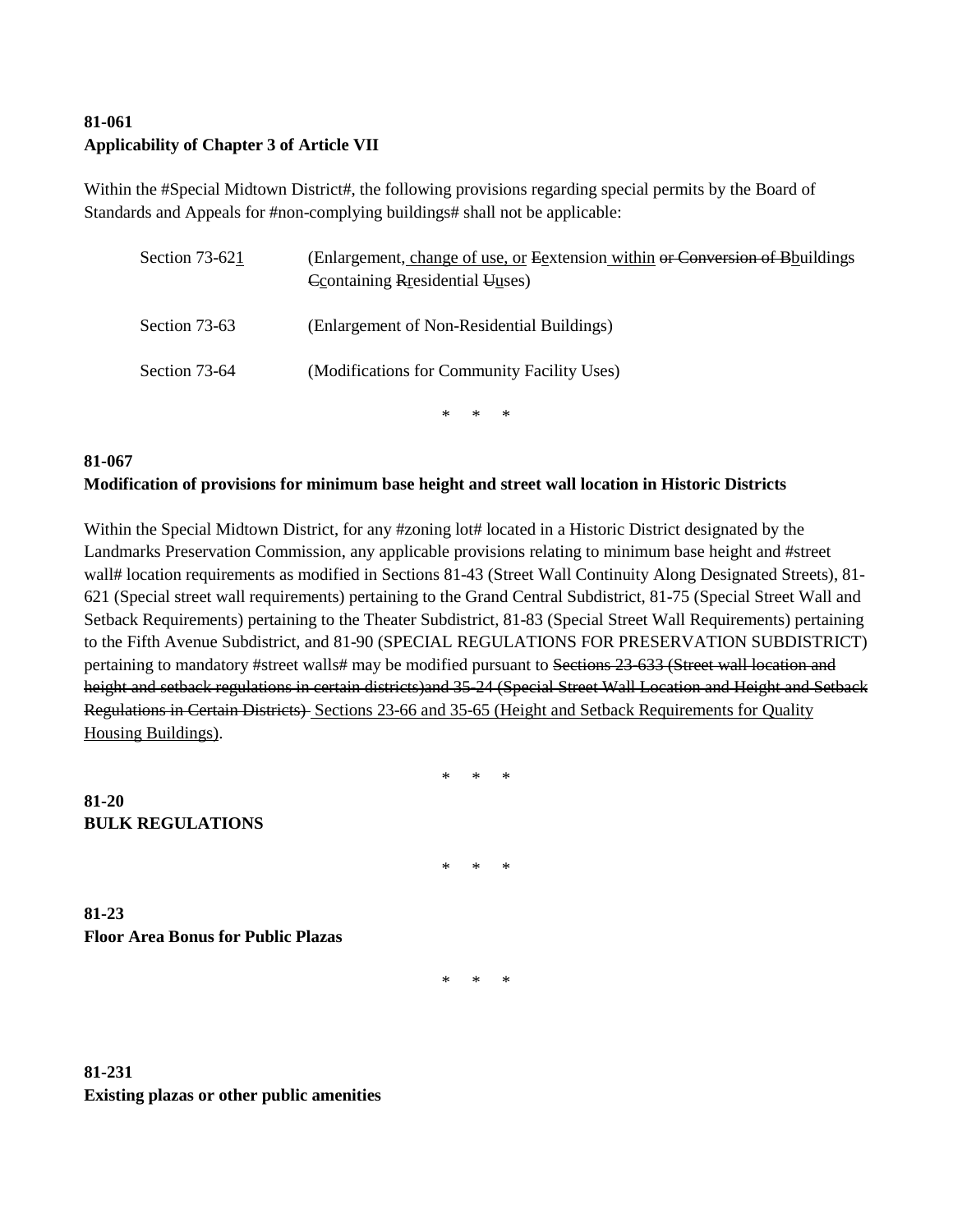(a) Elimination or reduction in size of existing #publicly accessible open area# or other public amenities

No existing #publicly accessible open area# or other public amenity, open or enclosed, for which a #floor area# bonus has been utilized, shall be eliminated or reduced in size, except by special permit of the City Planning Commission, pursuant to Section 74–763 74-761 (Elimination or reduction in size of existing bonused public amenities).

\* \* \*

### **81-60 SPECIAL REGULATIONS FOR THE GRAND CENTRAL SUBDISTRICT**

\* \* \*

**81-63 Transfer of Development Rights from Landmark Sites**

\* \* \*

#### **81-634 Transfer of development rights by certification**

Within the Grand Central Subdistrict, the City Planning Commission may allow by certification:

\* \* \*

(b) in conjunction with such transfer of development rights, modification of the provisions of Sections 77-02 (Zoning Lots not Existing Prior to Effective Date or Amendment of Resolution), 77-21 (General Provisions), 77-22 (Floor Area Ratio) and 77-25 (Density Requirements), as follows:

> For any "receiving lot," whether or not it existed on December 15, 1961, or any applicable subsequent amendment thereto, #floor area#, or #dwelling units# or #rooming units# permitted by the applicable district regulations which allow a greater #floor area ratio# may be located on a portion of such "receiving lot" within a district which allows a lesser #floor area ratio#, provided that the amount of such #floor area#, or #dwelling units#  $er$  #rooming units# to be located on the side of the district boundary permitting the lesser #floor area ratio# shall not exceed 20 percent of the basic maximum #floor area ratio# or number of #dwelling units# or #rooming units# of the district in which such #bulk# is to be located.

## **81-635 Transfer of development rights by special permit**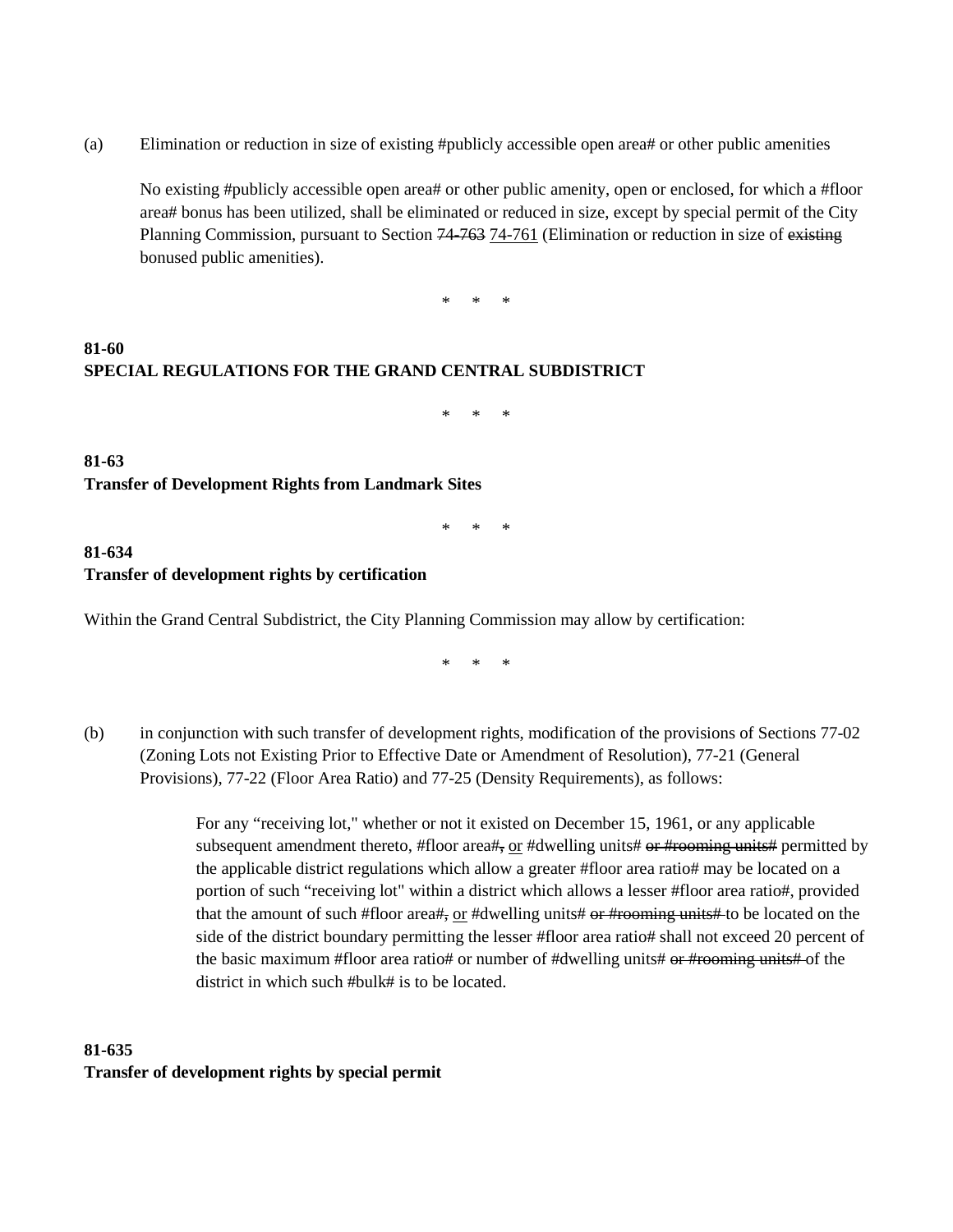\* \* \*

(a) The Commission may permit:

\* \* \*

(2) modifications of the provisions of Sections 77-02 (Zoning Lots Not Existing Prior to Effective Date or Amendment of Resolution), 77-21 (General Provisions), 77-22 (Floor Area Ratio) and 77-25 (Density Requirements) for any #zoning lot#, whether or not it existed on December 15, 1961, or any applicable subsequent amendment thereto, #floor area#, or #dwelling units#  $\Theta$ #rooming units# permitted by the district regulations which allow a greater #floor area ratio# may be located within a district that allows a lesser #floor area ratio#;

\* \* \*

#### **81-70 SPECIAL REGULATIONS FOR THEATER SUBDISTRICT**

\* \* \*

#### **81-74 Special Incentives and Controls in the Theater Subdistrict**

\* \* \*

#### **81-746 Additional provisions for zoning lots divided by district or subdistrict core boundaries**

\* \* \*

- (b) Notwithstanding any other provisions of this Resolution, for any #zoning lot# which is divided by a boundary of the Theater Subdistrict Core as defined in Section 81-71 (General Provisions) and for which the basic maximum #floor area ratio# as set forth in Section 81-211 is the same for both the portion within and the portion outside of the Theater Subdistrict Core, the applicable underlying #bulk# regulations shall be modified, as follows:
	- (1)  $\#$  #floor area#, including bonus #floor area#, <u>or</u> #dwelling units# or #rooming units#, permitted by the applicable district regulations on that portion of the #zoning lot# within the Theater Subdistrict Core may be located on the portion of the #zoning lot# outside the Core, provided that the number of such #rooms#, if any, to be located outside of the Core shall not exceed the number permitted by the applicable district regulations; and
	- (2)  $\#$  #floor area#, including bonus #floor area#, or #dwelling units# or #rooming units#, permitted by the applicable district regulations on that portion of the #zoning lot# outside of the Theater Subdistrict Core shall not be located on the portion of the #zoning lot# within the Core.